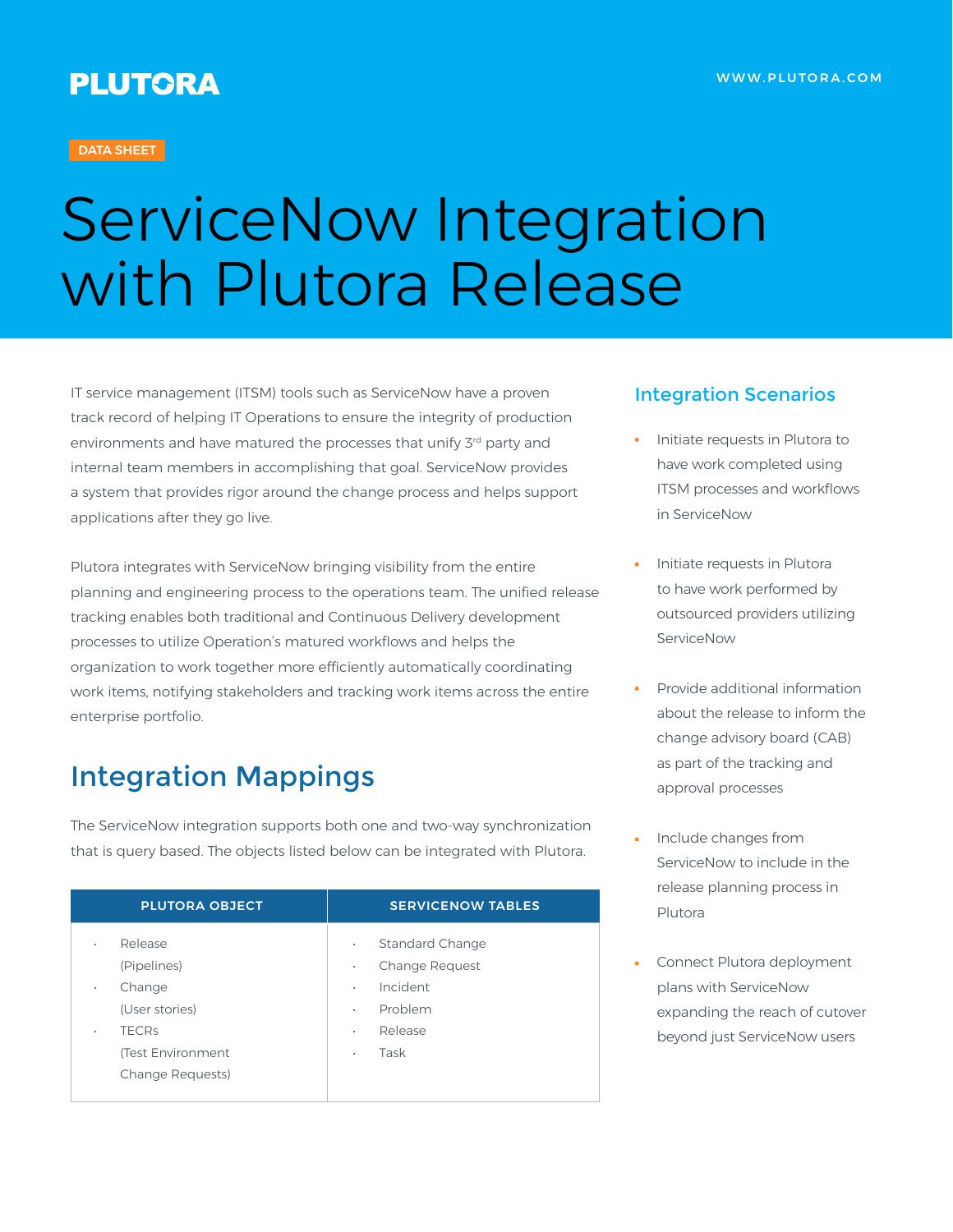#### Integrate Plutora Release with ServiceNow

One of the most common integrations connects Plutora Releases with ServiceNow releases. Operation teams gain richer details and earlier visibility into release pipelines along with current progress details. CABs have more information being able to plan the approvals and practice cutover plans ensuring predictable delivery. The same release information can also be synchronized with Jira ensuring a unified and consistent view of release information between development, operations and the business.

## Integrate Plutora Changes (User Stories / Scopes) with ServiceNow

By mapping Plutora Changes with ServiceNow Changes, operations can interact with release planning and scopes creating a tight link between the development and operations team. User stories and changes can also be synchronized with Jira creating one consistent view of the features and their progress.

#### Integrate Plutora Test Environment Change Requests (TECR) with **ServiceNow**

The integration allows for change requests for the test environments to be raised in Plutora and fulfilled by the test environment management team utilizing ServiceNow or vice-versa. In both cases, teams are unified in addressing software updates, hardware changes, and environmental outages. Artifacts and notes are preserved creating a complete history. TECRs can also be used to raise one-off incidents in ServiceNow.



Unifying release information between Plutora and ServiceNow

|         | $\bullet\bullet\bullet$          |             |                                  |
|---------|----------------------------------|-------------|----------------------------------|
| Actions |                                  |             |                                  |
| Cancel  | Submit                           | View Log    |                                  |
|         |                                  |             |                                  |
| 罓       | Enable ServiceNow Integration    |             |                                  |
|         | ServiceNow Url:                  |             | https://ven01980.service-now.com |
| ◉       | <b>Basic Authentication</b>      |             |                                  |
|         | Login:                           |             | admin                            |
|         | Password:                        |             |                                  |
|         | OAuth Authentication             |             |                                  |
|         | Configure                        |             |                                  |
|         |                                  |             |                                  |
|         | Refresh ServiceNow Fields        |             | <b>Test Connection</b>           |
|         | Change<br><b>Release</b>         | <b>TECR</b> |                                  |
|         | Auto Sync                        |             |                                  |
|         | Period (seconds):                |             | Λ<br>15                          |
|         | Custom Filter:                   |             | $\checkmark$                     |
|         |                                  |             | short description contains RLSE  |
|         | Tables:                          |             | Release $\times$                 |
|         | Limit of Retrieved Records:      |             | $\hat{\mathcal{C}}$<br>3         |
|         | Expression Builder (Pull)        |             |                                  |
|         |                                  |             |                                  |
|         | Filter By Last Update Date Range |             |                                  |
|         | Last Updated within:             |             | ੇ<br>$\circ$                     |
|         |                                  |             |                                  |
| 罓       | Push to ServiceNow               |             |                                  |
|         | Expression Builder (Push)        |             |                                  |

ServiceNow Integration with custom filter